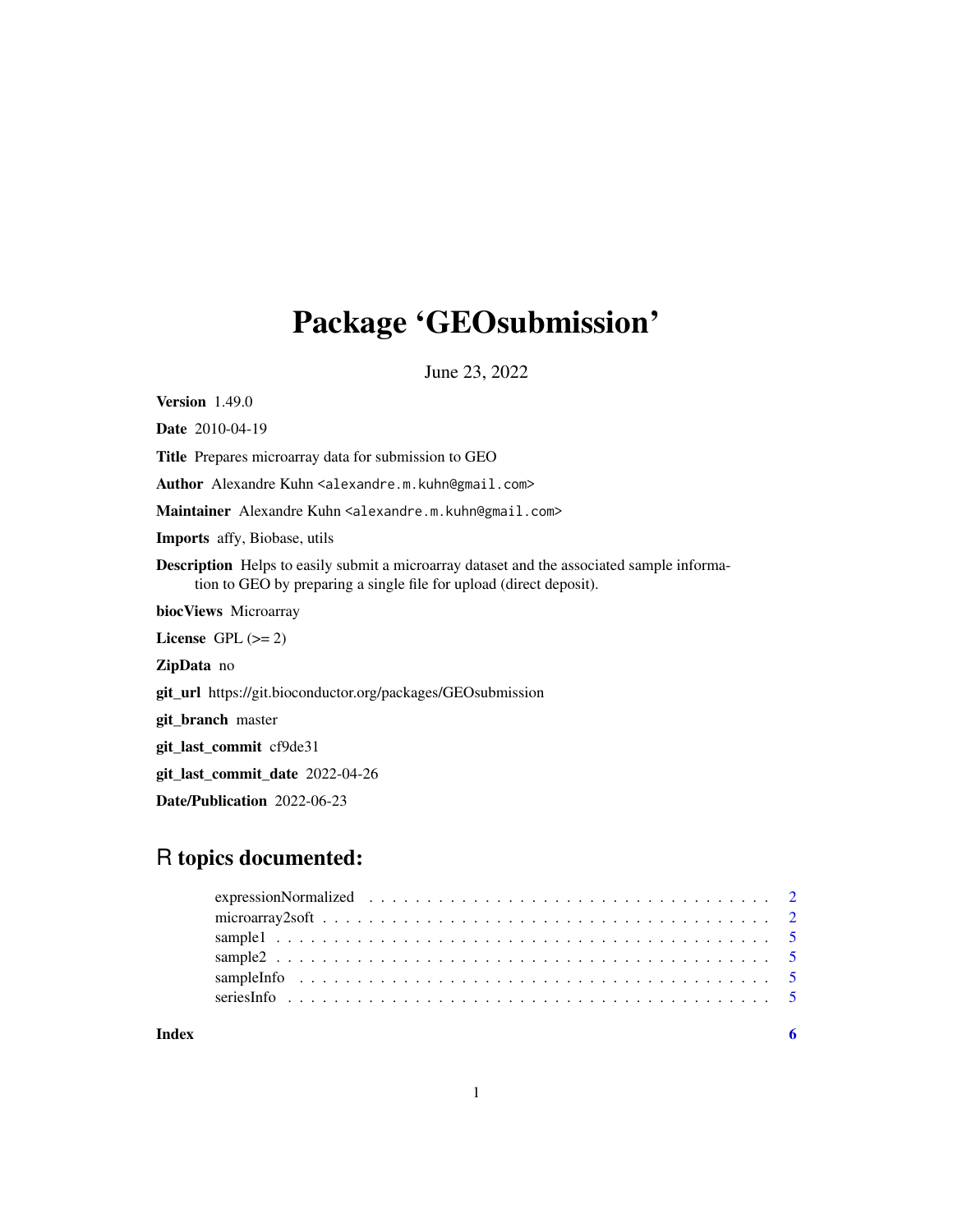<span id="page-1-0"></span>expressionNormalized *expressionNormalized.txt*

#### Description

Example file with normalized expression values.

#### Format

tab-delimited text file

microarray2soft *Prepares microarray data for submission to GEO*

#### Description

Converts a microarray dataset and the corresponding sample information into a SOFT file to be used for GEO submission.

#### Usage

```
microarray2soft(samplenames, sampleinfo, seriesnames, seriesinfo,
                datadir=NULL, infodir=NULL, writedir=NULL, softname=NULL,
                expressionmatrix=NULL, verbose=TRUE)
```
#### Arguments

| samplenames | character vector. Sample names.                                                                                                                                                                                                                                                                                                |
|-------------|--------------------------------------------------------------------------------------------------------------------------------------------------------------------------------------------------------------------------------------------------------------------------------------------------------------------------------|
| sampleinfo  | character string. Name of a tab-delimited file with sample information. Each<br>line in the file corresponds to a sample. Sample names are stored under column<br>header SAMPLE. Other column headers will be looked up for a match against<br>the sample labels required by the SOFT format.                                  |
| seriesnames | charcter vector. Series name. Works only with 1 series at present time.                                                                                                                                                                                                                                                        |
| seriesinfo  | character string. Name of a tab-delimited file with series information. Only 1<br>line (ie. 1 series) allowed at present time (in addition to the header). Series<br>names are stored under column header SERIES. Other column headers will be<br>looked up for a match against the series labels required by the SOFT format. |
| datadir     | character string. Name of the directory (with associated path) containing the<br>microarray data files. Defaults to the working directory.                                                                                                                                                                                     |
| infodir     | character string. (Full path to) Directory containing the text file with sample<br>info (sampleinfo) and series info (seriesinfo). Defaults to datadir.                                                                                                                                                                        |
| writedir    | character string. (Full path to) Directory to write the SOFT file to. Defaults to<br>datadir.                                                                                                                                                                                                                                  |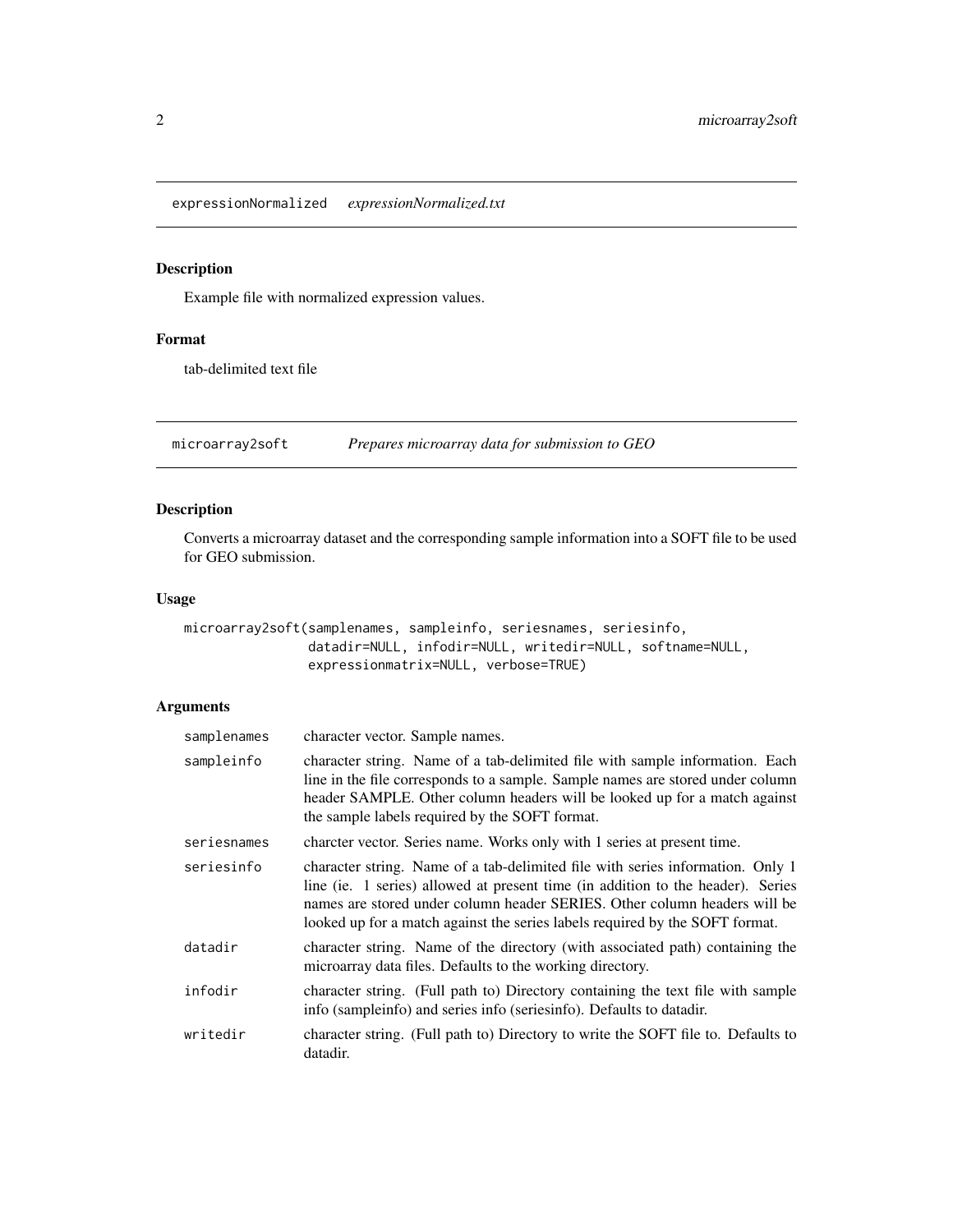| softname         | character string. SOFT file name. Defaults to the name of the series info file,<br>with suffix .soft. If "", print to the standard output connection.                    |
|------------------|--------------------------------------------------------------------------------------------------------------------------------------------------------------------------|
| expressionmatrix |                                                                                                                                                                          |
|                  | character string. Name of a tab-delimited text file with normalized expression<br>values, by default in datadir (but if the string contains "/", it is considered a full |
|                  | path and it is read or written at the corresponding location). If expression matrix                                                                                      |
|                  | is non-null and a corresponding file exists, it is used as the source of gene ex-                                                                                        |
|                  | pression values to be written in the SOFT file. Column names in this file should                                                                                         |
|                  | match the names of raw data files given in sampleinfo. If expressionmatrix is                                                                                            |

non-null but no corresponding file is found, normalized expression values calculated from the microarray data files (only Affymetrix CEL files at the moment)

are written to this file. verbose logical. If FALSE suppress all messages (useful to write the SOFT file to standard output). Defaults to TRUE.

#### Details

Converts a microarray dataset and the corresponding sample information into a SOFT file that is ready to be used for direct deposit into GEO.

Sample information and series information are taken from two separate plain text files. The column names in these two files should match the labels defined by the SOFT format (see http://www.ncbi.nlm.nih.gov/geo/info/soft2. This allows for the extraction of the information needed to write the SOFT format file.

Currently only a subset of SOFT keywords are accepted but they are expected to suffice for standard submissions (in particular for 1-color microarrays).

Normalized expression values are read from a tab-delimited file. Alternatively, in the case of an Affymetrix dataset, raw microarray data files (CEL files) can be processed directly (they are RMAnormalized) and written to the SOFT file.

See the example below or the vignette for the format of sampleinfo, seriesinfo and expressionmatrix.

#### **Note**

The SOFT file format is defined at http://www.ncbi.nlm.nih.gov/geo/info/soft2.html

#### Author(s)

Alexandre Kuhn, kuhnam@mail.nih.gov

#### Examples

```
##location of example files for sampleinfo and seriesinfo (i.e. provided
##with this vignette)
dataDirectory <- system.file(package='GEOsubmission', 'extdata')
## Define a directory and a file to write the generated example SOFT
## file out to (for the sake of this demo)
soft_example_fullpath <- tempfile(pattern='soft_example')
soft_example_name <- basename(soft_example_fullpath)
```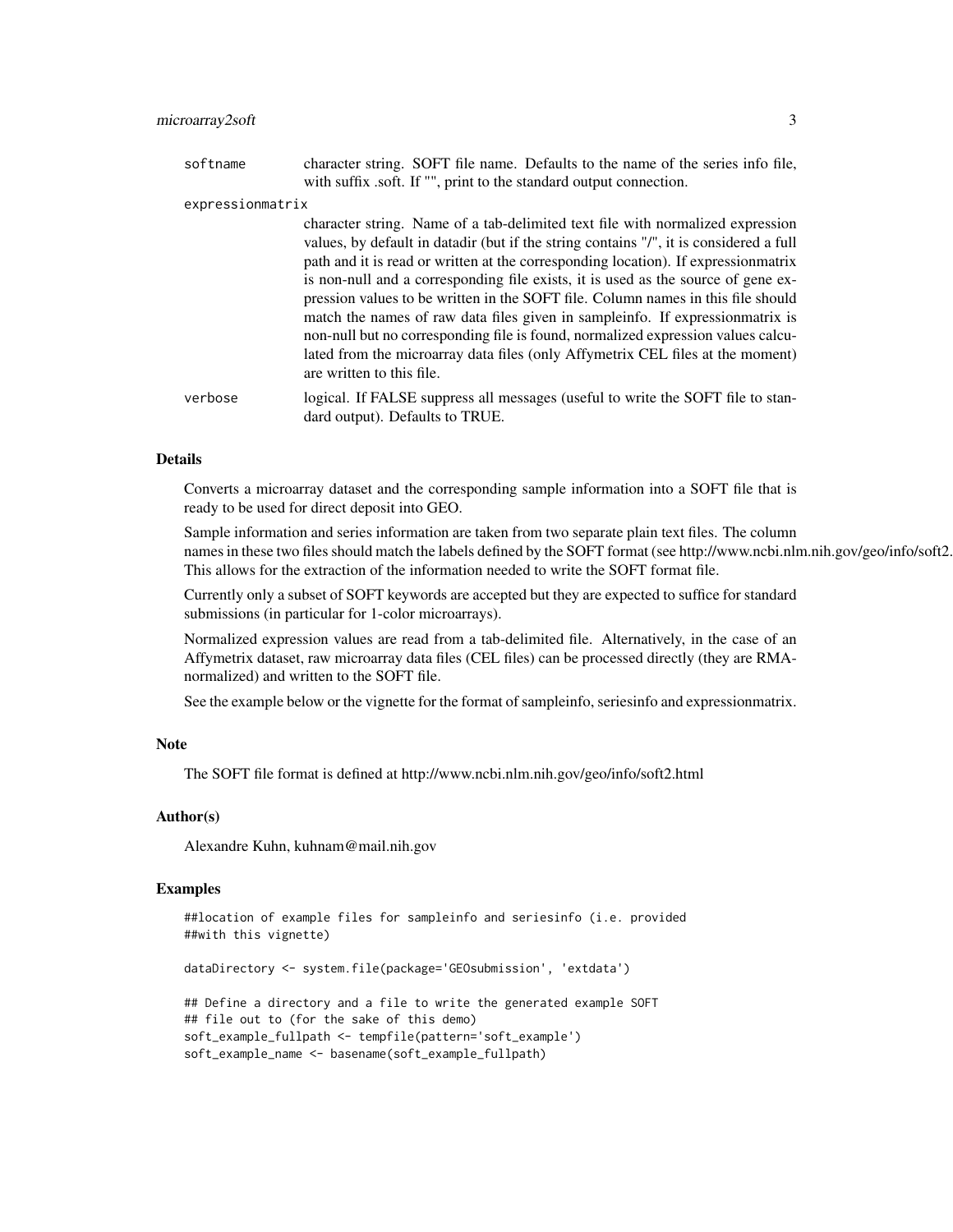```
soft_example_dir <- dirname(soft_example_fullpath)
## Example with a dataset (series) named "neuronalCultures", comprised
## of 2 samples (named "1" and "2")
## This example is not run since the CEL files corresponding to sample
## "1" and "2" (and indicated in "sampleInfo.txt") do not exist (which
## would be purposedly detected by microarray2soft and cause it to
## stop).
## Not run:
microarray2soft(c('1','2'), 'sampleInfo.txt', 'neuronalCultures',
                'seriesInfo.txt', datadir=dataDirectory,
                writedir=soft_example_dir, softname=soft_example_name)
## End(Not run)
## The files "sampleInfo.txt" (as sampleInfo) and "seriesInfo.txt" (as
## seriesInfo) are provided as example files in the "extdata" directory of
## the package installation directory. Their content can be printed to the
## R console with
## Not run:
dataDirectory<-system.file(package='GEOsubmission','extdata')
read.delim(file.path(dataDirectory,'sampleInfo.txt'))
read.delim(file.path(dataDirectory,'seriesInfo.txt'))
## End(Not run)
## Example specifying a separate file containing normalized expression
## values (here the example file "expressionNormalized.txt")
microarray2soft(c('1','2'), 'sampleInfo.txt', 'neuronalCultures',
                'seriesInfo.txt', datadir=dataDirectory,
                writedir=soft_example_dir, softname=soft_example_name,
                expressionmatrix='expressionNormalized.txt')
## The file "expressionNormalized.txt" (as expressionmatrix) is provided
## as example file in the "extdata" directory of the package installation
## directory. It can be printed to the R console with
## Not run:
dataDirectory<-system.file(package='GEOsubmission','extdata')
read.delim(file.path(dataDirectory,'expressionNormalized.txt')
## End(Not run)
## Same as the preceding example but write the example SOFT file to the
##console (note the use of verbose=FALSE to suppress messages)
microarray2soft(c('1','2'), 'sampleInfo.txt', 'neuronalCultures',
                'seriesInfo.txt', datadir=dataDirectory,
                softname='', expressionmatrix='expressionNormalized.txt',
                verbose=FALSE)
```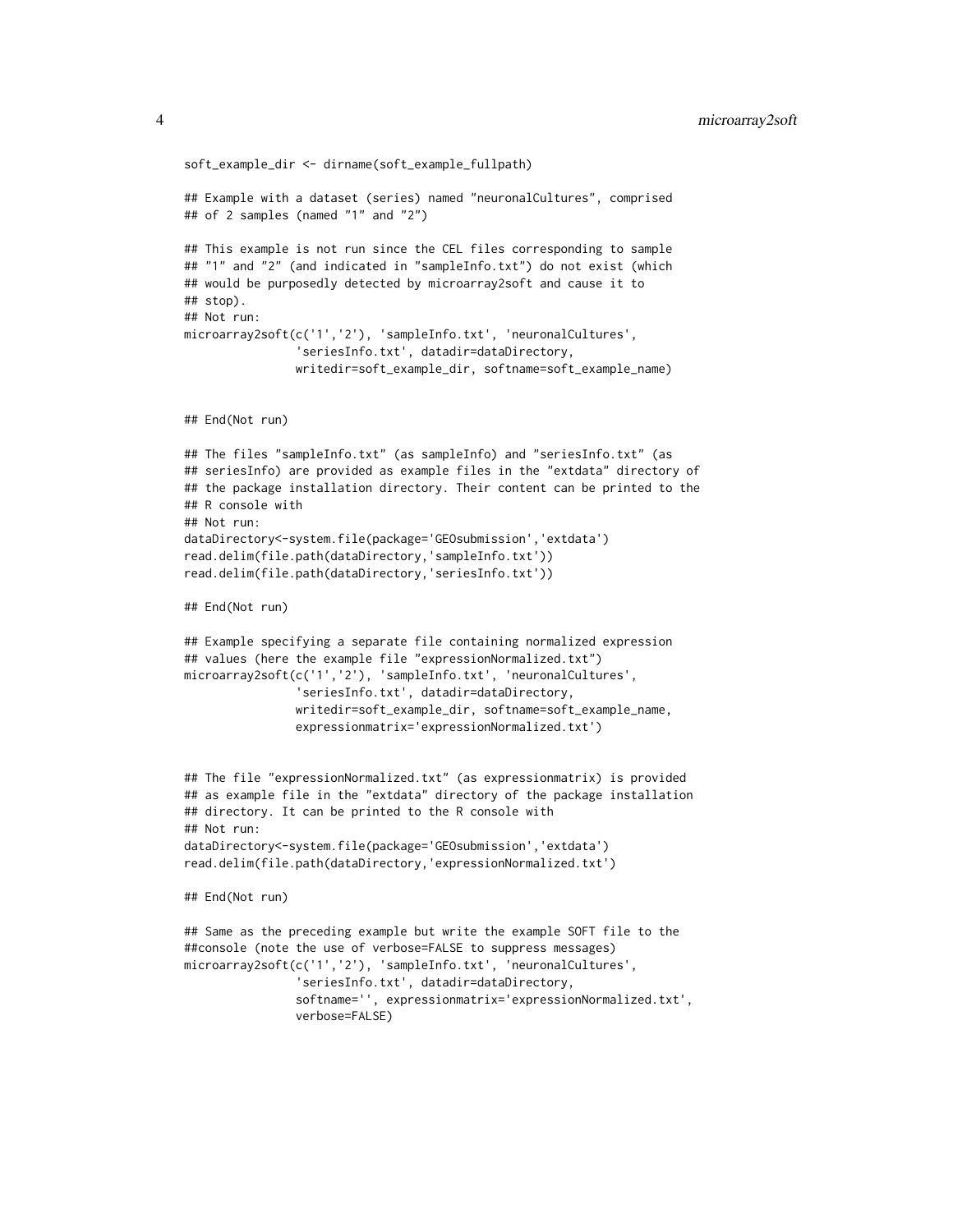<span id="page-4-0"></span>sample1 *sample1.CEL* Description Dummy Affymetrix CEL file. Format text file sample2 *sample2.CEL* Description Dummy Affymetrix CEL file. Format text file sampleInfo *sampleInfo.txt* Description Example file with sample information. Format tab-delimited file seriesInfo *seriesInfo.txt*

### Description

Example file with series information.

#### Format

tab-delimited text file